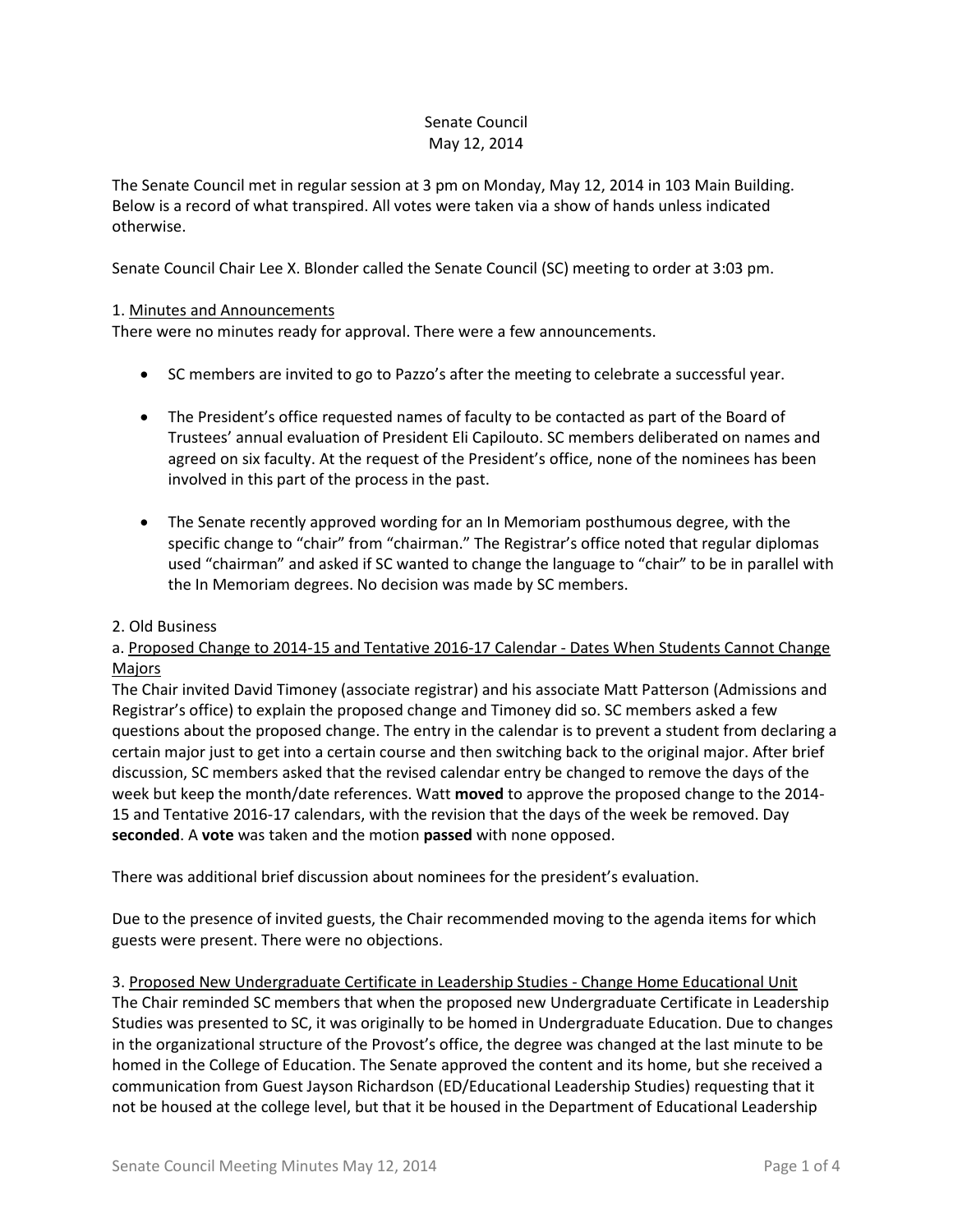Studies, within the College of Education. She said there were letters of support from the College of Agriculture. Richardson and Guest Gary Hansen (AG/Community and Leadership Development) were present to answer questions. The Chair reiterated that the SC could approve the change to the home unit on behalf of the University Senate (Senate) or it could send it to the Senate for approval in the fall. After brief discussion, McCormick **moved** that the SC endorse the placement of the proposed new Undergraduate Certificate in Leadership Studies in the Department of Educational Leadership Studies, in the College of Education. Anderson **seconded**. There being no further discussion, a **vote** was taken and the motion **passed** with none opposed and one abstaining.

### 4. Update on Revised New Program Form

Ms. Brothers explained the content and arrangement of the revised New Undergraduate Program form. The majority of SC members who spoke were concerned that the inclusion of questions required by the Council on Postsecondary Education (CPE) and the Southern Association on Colleges and Schools – Commission on Colleges (SACS) caused the form to be very long. Also, the length of the form could lead to the perception that the Senate approval process was becoming even more complex. After discussion, SC members agreed that the questions on the form should be separated based on whether the questions were for the Senate, or for one of the two external bodies (CPE and SACS). In addition, the only required questions will be those the Senate requires, not questions that external bodies require.

### 5. Update on Foreign Language Requirement

The Chair invited Associate Provost for Undergraduate Education to offer some background comments on the foreign language requirement. Guest Withers explained that when the former general education program, the University Studies Program, was phased out the then-current foreign language requirement was also phased out because it was considered a graduation requirement. When the Southern Association of Colleges and Schools Commission on Colleges (SACSCOC) visited UK last time, the organization was concerned that UK allowed students to use high school foreign language experience to count towards the foreign language graduation requirement. In 2010, the University Senate (Senate) passed a new foreign language requirement that called for a competency-based approach for entering students. The levels of competency and implementation issues were to be judged by an advisory committee. The resources necessary for such a requirement are highly technical. At the time, UK thought of testing proficiency with an implementation date of 2012. In the interim, the Bulletin language has essentially been an extension of the old University Studies Program requirement. Jeff Rogers (AS/Modern and Classical Languages, Literature, and Cultures) is chairing the committee that is looking at issues surrounding the foreign language requirement and its implementation. Issues include whether the requirement is an entrance requirement or a graduation requirement and is the requirement based on seat time or competency. Withers explained that he anticipated Rogers' committee having something put in place during fall 2014, with it being in place for the incoming class of fall 2015.

Guest Rogers began by thanking all the effort put forth by committee members. Rogers reported that the committee was concerned with operationalizing the foreign language requirement without making it too onerous, as well as ensuring the integrity of UK Core and the degree. Rogers said that the committee was aware that one degree program, such as biology, has different concerns from a degree program in a foreign language. The committee's solution was to first split the requirement and have clear entrance requirements, which is two years of foreign language in high school. He commented that that language was in the Bulletin but was missing from the *Senate Rules* (*SR*) and the committee would like to see formal codification of that requirement in the *SR*. The "two years of foreign language in high school" would put UK on par with peer institutions. He thought that bit was relatively simple and the more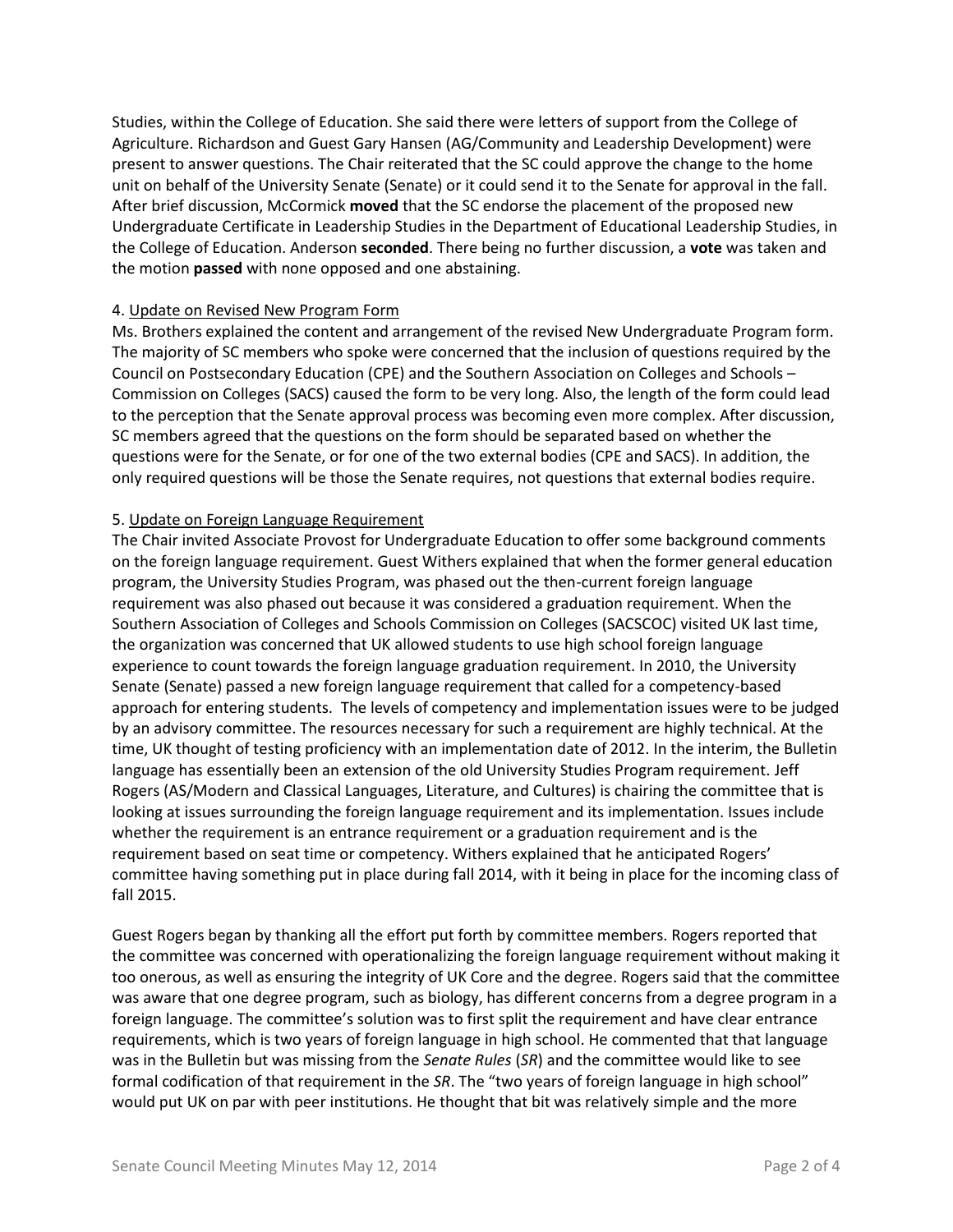difficult part was the graduation requirement and associated competency questions. The terms "proficiency" and "competency" were used interchangeably in deliberations but the committee will settle on one term to use. In order to facilitate the simplest implementation, Rogers said the graduation requirement could be fulfilled in a number of ways. When the issue was first discussed a few years ago, the anticipated required competency would be novice high or an equivalent competency, which is what students are expected to have fulfilled in high school. Rogers said it was important for students to understand the difficulties that language presents when working globally, in terms of understanding position, translation, and working and studying in a foreign country. Cultural and political components of a foreign language were also important. While it may not be feasible to have the language skills to discuss a foreign country's political environment, it might be sufficient to ensure students understand that there is a difference between speaking and communicating in a foreign language. Rogers suggested that one way a student could meet the requirement would be by having taken two years of a foreign language in high school, coupled with a set of exams given after arrival on campus, such as an AAPPL exam (ACTFL (American Council on the Teaching of Foreign Languages) Assessment of Performance Toward Proficiency in Languages), Advanced Placement test, or STAMP test (STAndards-based Measurement of Proficiency). Another way a student could meet the requirement would be for a student to complete three credit hours of a foreign language at the 200-level or above, after coming to campus (in addition to the two years of foreign language in high school). The third way a student could meet the requirement would be completion of a study abroad program that includes a foreign language requirement. The last and final way that a student could meet the foreign language requirement would be to complete two consecutive semesters of a foreign language that differs from what was taken in high school.

The Chair thanked Rogers for his in-depth report. There were a few questions from SC members. The Chair asked about the timeline for the future. Rogers replied that the committee had prepared an initial draft of their report to share with some constituencies around campus. Withers added that a more final version of the report would be shared with the Senate Council and other areas and individuals. Withers said he would like to have a report to give to SC by late in the fall semester.

The Chair suggested moving to agenda item number seven and there were no objections.

### 7. Ad Hoc Committee on Teacher-Course Evaluations (extend deadline)

The Chair explained that the Ad Hoc Committee on Teacher-Course Evaluations did not begin meeting until late March, but have since met weekly. The committee chair asked for an extension of their original deadline, which was fall 2014. After brief discussion, SC members agreed that December 15 was an appropriate deadline for receipt of a final report.

### 2. Old Business

### b. Faculty Evaluation of President Capilouto

The Chair thanked Vice Chair Wood for all her work on the faculty survey of President Eli Capilouto. She asked Wood to update SC members on the evaluation and Wood did so. There were a variety of comments and questions from SC members. The Chair said she would be willing to hear a motion to accept the results, but it was determined that it was not necessary. There were no objections.

### 9. Provost Christine Riordan

The Chair welcomed Provost Christine Riordan. Provost Riordan discussed four issues with SC members: fall enrollment; the new financial model; the new strategic plan; and the interim dean of the Graduate School and graduate student scholarships. There were a variety of questions and comments.